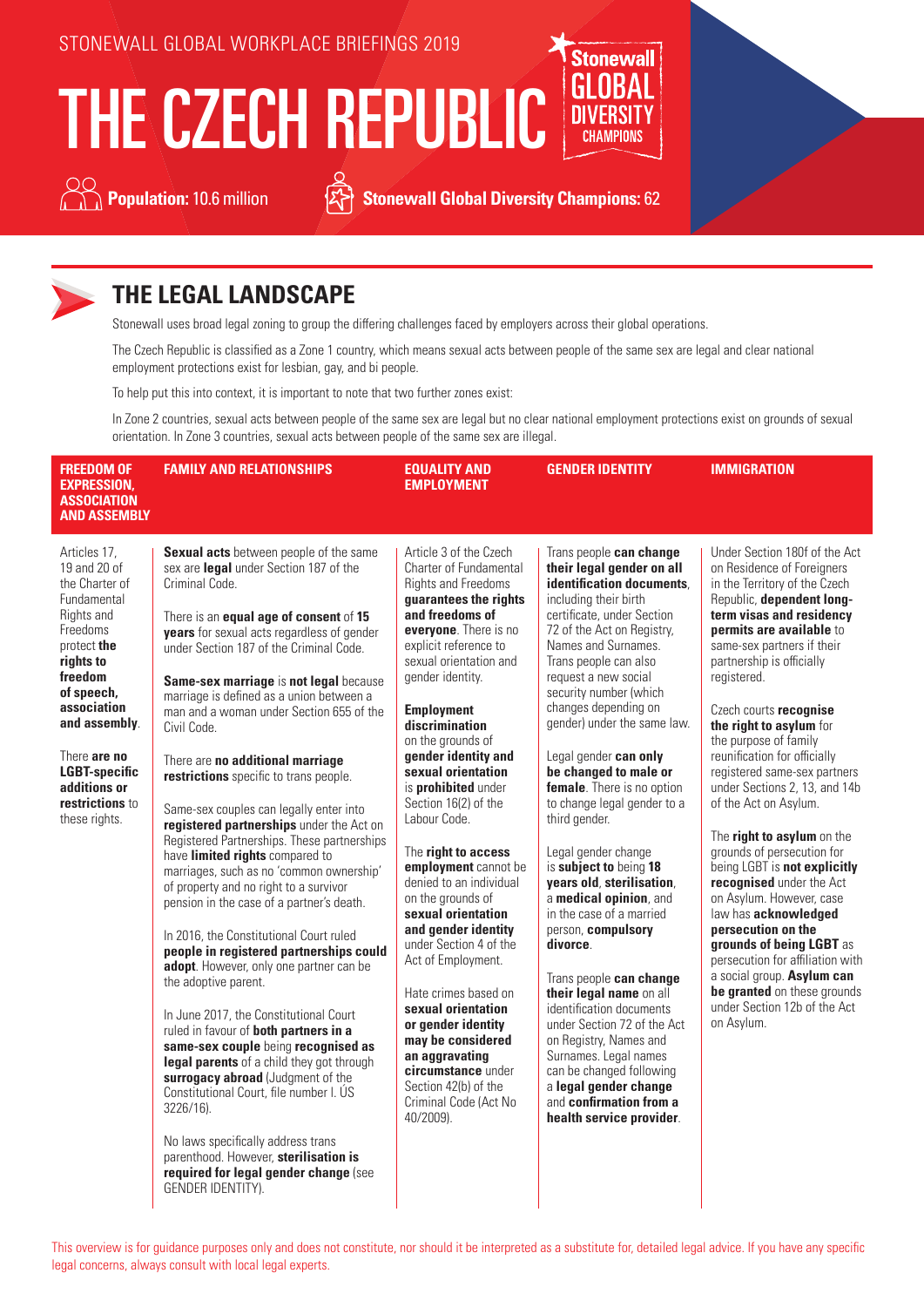

## **A VIEW FROM THE CZECH REPUBLIC**

Stonewall spoke to **Czeslaw Walek**, CEO and Chairperson of **Prague Pride**. Prague Pride organises the annual Prague Pride festival in addition to running campaigns, peer support services and the Pride Business Forum. Prague Pride is a principal member of the Czech marriage equality campaign.

Stonewall also spoke to **Viktor Heumann**, the co-founder and director of **Trans\*parent**. Trans\*parent strives for empowerment, social justice, promotion of rights and positive social changes for trans men, women and other non-cis people. It works towards creating understanding and acceptance of trans people at both the social and legislative level.





#### **Everyday life**

**Czeslaw:** "In the past ten years there have been significant advances in LGBT acceptance. However, marriage equality has not yet been achieved (although there is a visible [nationwide campaign](https://www.jsmefer.cz/)) and trans people must be sterilised to change their legal gender. Also, as the LGBT rights movement is relatively new, many older LGBT people struggle to come out. Life for LGBT people can also vary depending on whether they live in a large city or more rural area. For instance, in Prague there is a lively and growing selection of LGBT groups and spaces."

**Viktor:** "Trans people are pathologised and people think that trans people must want surgery to be 'cured', or they aren't really trans. Multiple forms of discrimination impact exponentially on people's experience of being trans. Roma trans women, in particular, face pervasive marginalisation and are often homeless.

Trans rights groups can operate freely but trans issues are often sidelined. Trans\*parent is currently working to change legal gender recognition requirements, especially forced sterilisation and divorce. Additionally, we are trying to alter the complicated and stigmatising process whereby trans people must change their legal name multiple times while transitioning, as Czech names are strictly gendered.

When trans people travel to the Czech Republic, they should be aware of the lack of acknowledgement of non-binary identities. Also, understanding of trans identities among medical professionals, public servants and the police can be low. Otherwise, the Czech Republic is mostly safe in terms of hate crimes, although verbal harassment can be common."

#### **Visibility**

**Czeslaw:** "LGBT visibility has improved significantly the last decade: there are now openly gay politicians, celebrities, and CEOs of large companies locally and nationally. However, visibility is limited to lesbian and gay people who aren't trans. There are almost no public figures who are bi or trans. There is quite a lot of media coverage surrounding LGBT issues: Prague Pride and the topic of marriage equality both receive significant attention. While a minority of outlets and public figures react negatively, most coverage is positive."

**Viktor:** "Most trans people try to be invisible in the Czech Republic. Media representation focuses on transitioning and 'before and after' photos. Nonbinary people are also completely invisible because Czech society has very binary understandings of gender and a heavily gendered language."

#### **Workplaces**

**Czeslaw:** "LGBT people often feel the need to hide their identity at work for fear of negative reactions from colleagues. Many also fear that being out will negatively impact their careers. According to 'LGBT+ First Job', research conducted by Vodafone, Prague Pride and Out Now, in the Czech Republic only 24 per cent of LGBT people are out at work. Ten years ago, this was 11 per cent, so we are making progress, but we have further to go. For example, when young LGBT people get their first job, 47 per cent go back into the closet.

Prague Pride has worked with employers for nine years and we've seen some big successes, particularly with multinationals. Engaging with smaller or local companies can sometimes be challenging, as they often don't see the benefits of LGBT inclusion. Prague Pride has just published [ten basic steps](https://www.pridebusinessforum.com/commandments.html) for businesses to support LGBT employees.

To support LGBT organisations and LGBT equality externally, businesses can do things like circulating marriage equality petitions internally, carrying out charity fundraising events in offices, and signing open letters. Additionally, businesses can use their platforms to increase LGBT visibility via social media and adverts: this is a great opportunity to increase acceptance as well as benefitting businesses."

**Viktor:** "Trans people face discrimination at work. This can include being outed, being fired or, for trans women, having salaries lowered or not getting a raise after transitioning. Bullying can happen and there can be issues regarding the use of facilities such as toilets. Most employers aren't ready to support trans staff when they transition, which hurts trans employees and contributes to low levels of people being out at work.

To support trans staff, employers should have trans-inclusive policies and conduct training and workshops to support a shift in internal culture. There should also be a focus on non-binary identities. Businesses should ask trans organisations how best they can offer support and use their platforms to cultivate a positive discourse around trans identities. Public statements about the importance of trans inclusion would have a big impact too. Organisations can also help LGBT groups through pro bono support with research, physical spaces, and the use of their platforms.

Czech employers sometimes don't understand the importance of trans inclusion, even if they are local branches of multinational organisations. Employers should ensure that organisation-wide standards are being fully implemented in the Czech Republic."

#### **Healthcare**

**Viktor:** "Many healthcare services are available but the quality is low and being trans is seen as something that can be cured with surgery and hormones, with little psychological support available. Legal gender recognition exists but with strict and discriminatory conditions. Trans people often face disrespectful behaviour from healthcare staff. Even when receiving transition-related healthcare, medical staff still won't respect their gender identity. Psychologists and psychiatrists are also widely refusing to accept the validity of trans identities and sometimes push for therapy to 'cure' trans people."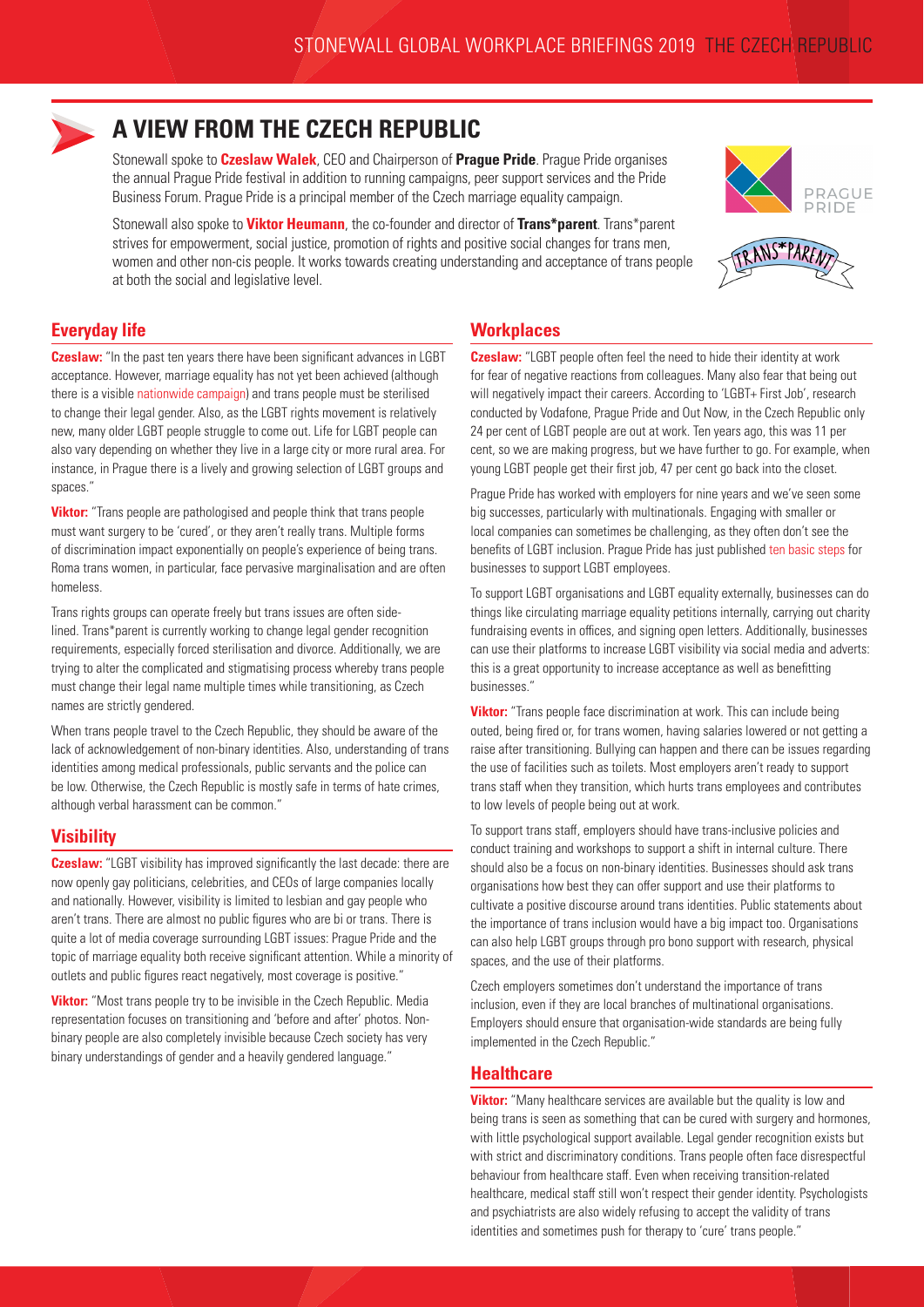

## **LGBT INCLUSION IN THE WORKPLACE**

Stonewall's [Global Workplace Equality Index](https://www.stonewall.org.uk/node/126346) is the definitive benchmarking tool for global LGBT workplace equality. It's a great way to assess your organisation's progress and navigate the challenges of upholding inclusive values locally. The Global Index provides your organisation with a clear and rigorous action plan for your LGBT inclusion work across the globe.

The Index evaluates an organisation's performance across eight areas of employment policy and practice. In line with these areas, in Czech Republic employers can work to:

- 1. Implement LGBT-inclusive **policies and benefits**, such as anti-discrimination and bullying and harassment policies, transitioning at work policies, and equal partner and family benefits.
- 2. Carry out comprehensive **all-staff training** on sexual orientation and gender identity.
- 3. **Engage staff** by setting up local LGBT employee network groups and developing ally programmes.
- 4. Empower **senior leaders** to advance LGBT inclusion within your organisation and advocate for equality.
- 5. Assess whether you can **monitor** sexual orientation and gender identity data in order to understand and improve the experiences of LGBT employees.
- 6. Evaluate your **procurement** practices to ensure LGBT inclusion forms part of the tendering process and your engagement with potential and existing suppliers.
- 7. Work to understand the **local context** and support **local communities** by partnering with local LGBT groups.
- 8. Ensure your **mobility** policies account for employees' sexual orientation and gender identity and provide staff travelling to or from Czech Republic with adequate, LGBT-specific information.



## **LEARN FROM STONEWALL'S GLOBAL DIVERSITY CHAMPIONS**

#### **Allen & Overy**

Allen & Overy's policies are explicitly inclusive of LGBT people, including those covering equal opportunities, bullying and harassment; dress codes; parental policies; discretionary leave; and transitioning at work. Staff benefits are also available regardless of gender. To ensure their implementation, learning about these policies is an integral part of the induction process for new employees. In the Czech Republic, Allen & Overy's local chapter of their global LGBT network, A&Out, have organised a number of events to demonstrate the Prague office's commitment to LGBT equality. Events have included inviting the entire office to dress in rainbow colours and writing messages on A&Out banners showing support for the LGBT community. Allen & Overy has also become a member of the Pride Business Forum, a local platform aimed at advancing LGBT equality in the workplace. They signed the 'Pride Business Forum Memorandum 2017+', highlighting their commitment to LGBT diversity and inclusion in the workplace and their desire to continue to advance this area in the future. Allen & Overy is also supporting the introduction of same-sex marriage legislation in the Czech Republic by supporting the 'Jsme fer' ('Let's be fair') initiative. Finally, Allen & Overy has provided pro bono legal support to Prague Pride.

#### **Citi**

Citi ensures that LGBT people are included throughout their policies. Sexual orientation, gender identity and gender expression are explicitly covered in Citi's anti-discrimination and bullying and harassment policies. Partners of employees are also able to access equal benefits, regardless of gender. Citi's tendering processes for procurement include a supplier diversity and inclusion assessment that covers sexual orientation, gender identity and gender expression. Employees in the Czech Republic are required to attend online training on 'Fostering an Inclusive Environment', which specifically addresses LGBT identities. In 2018, Citi started working with the local LGBT organisation Prague Pride. Together they organised an LGBT diversity discussion with Ester Janeckova, a wellknown Czech TV personality and ambassador for peer mentoring portal for LGBT people in crisis, Sbarvouven. In 2019, Citi donated \$4,300 USD to the portal. Citi has also publicly supported the marriage equality campaign and is featured on the 'Jsme fer' ('Let's be fair') webpage in addition to signing an open letter to the Czech Prime Minister in support of equal marriage. Finally, Citi signed the 'Pride Business Forum Memorandum', demonstrating their commitment to and support for LGBT diversity and inclusion in the Czech Republic.